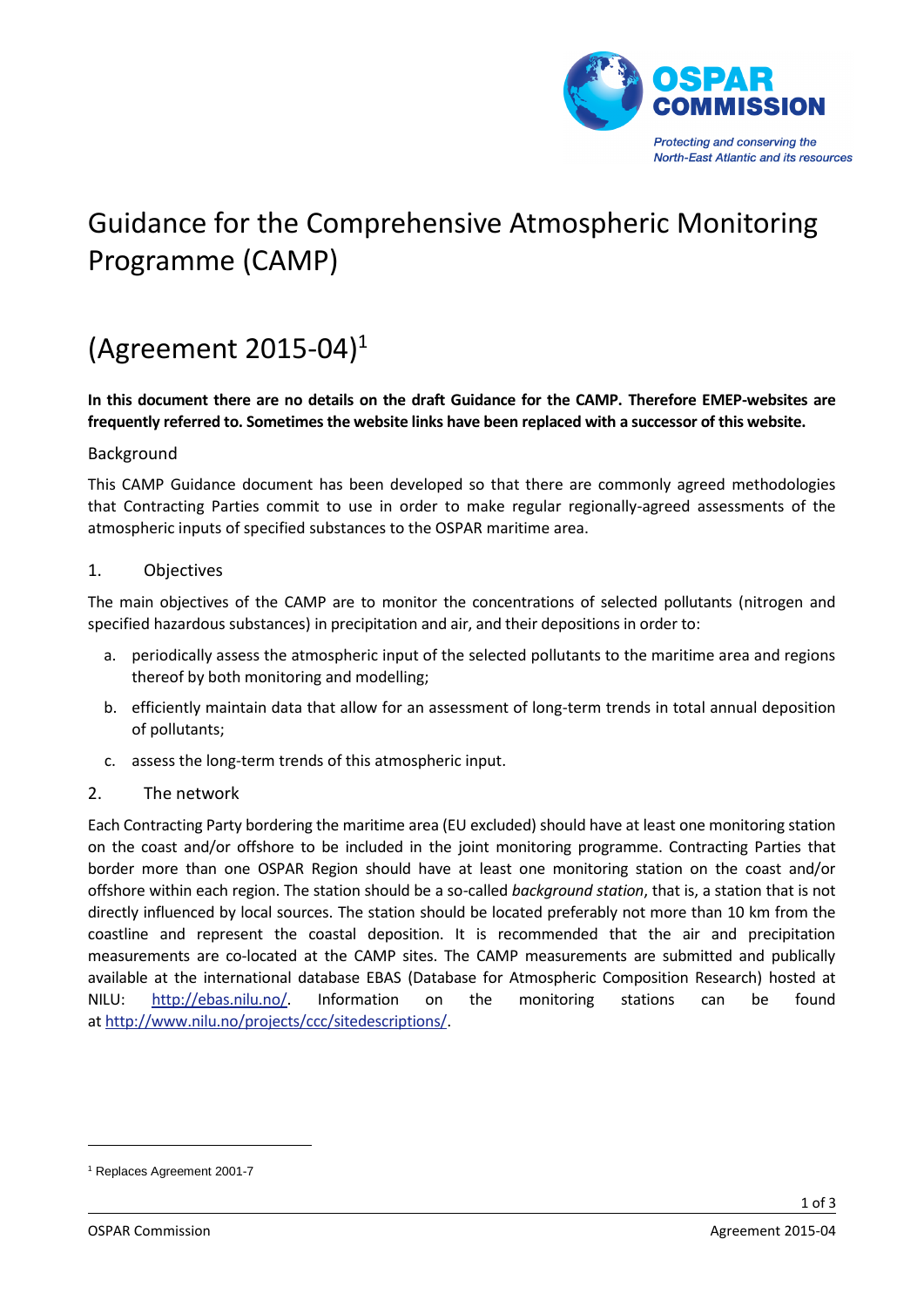# 3. Relevant components in precipitation and ambient air and aerosol

## *3.1.a. Components to be measured in precipitation*

The following components are to be measured on a mandatory basis every year:

- a. the nutrients (ammonium  $NH_4^+$  and nitrate NO3 )  $\overline{\phantom{a}}$
- b. the priority heavy metals cadmium, lead, total mercury and nickel , ,
- c. the parameters needed for the ion balance quality check as measured on a mandatory basis every year (to report pH, electrical conductivity and the concentrations in precipitation of the major ions  $(Na^+, K^+, Ca^{2+}, Mg^{2+}, SO_4^{2-}, Cl^-, NH_4^+, NO_3))$

and also every year on a voluntary basis:

d. arsenic, chromium, copper, zinc and PAHs.

## *3.1.b. Components to be measured in ambient air and aerosol*

The following components are to be measured on a mandatory basis every year:

- a. in gaseous phase:  $NO<sub>2</sub>$ , HNO<sub>3</sub>, NH<sub>3</sub>,
- b. in aerosol phase: ammonium ( $NH_4^+$ ) and nitrate ( $NO_3^-$ ),
- c. in aerosol phase: cadmium, lead, and nickel,

and also every year on voluntary basis

- d. in gaseous phase: mercury (total gaseous mercury),
- e. in aerosol phase: PCBs.

#### *3.2. Sampling, frequency and analysing methods for measurements in precipitation, ambient air and aerosol*

For the field and laboratory methods and the sampling frequency the recommendation is to follow the EMEP guidelines given in the manual a[t http://www.nilu.no/projects/ccc/manual/index.html.](http://www.nilu.no/projects/ccc/manual/index.html) The sampling frequency in the EMEP networks should be daily or weekly. In CAMP it is possible to have bi-weekly sampling, for voluntary PCB measurements reporting of monthly values is accepted.

The information, including background documents needed, can be found at the website of EMEP at [http://www.nilu.no/projects/ccc/manual/index.html.](http://www.nilu.no/projects/ccc/manual/index.html)

#### 4. Quality assurance

For the CAMP quality assurance the recommendation is to refer to the procedures within the QA/QC programme of EMEP. Information regarding the procedures for quality assurance of EMEP for precipitation, for air and for aerosol can be found at [http://www.nilu.no/projects/ccc/qa/index.htm.](http://www.nilu.no/projects/ccc/qa/index.htm)

# 5. Reporting Procedures

Information regarding the reporting procedures for CAMP can be found at [http://ebas-submit.nilu.no/.](http://ebas-submit.nilu.no/)

6. Methodology for assessment of atmospheric inputs

For OSPAR the combination of both model load calculations and the trends measured at the coastal stations is optimal. On the EMEP website the calculated loads for nitrogen, lead, cadmium and mercury and a few persistent organic pollutants (POPs) are reported annually. There is some time delay between collecting and reporting the deposition data (around two years).

EMEP uses advanced models in which the wet and dry deposition of pollutants is calculated for OSPAR Region II. The outcome of these models gives information on the deposition as well as the relevance of different